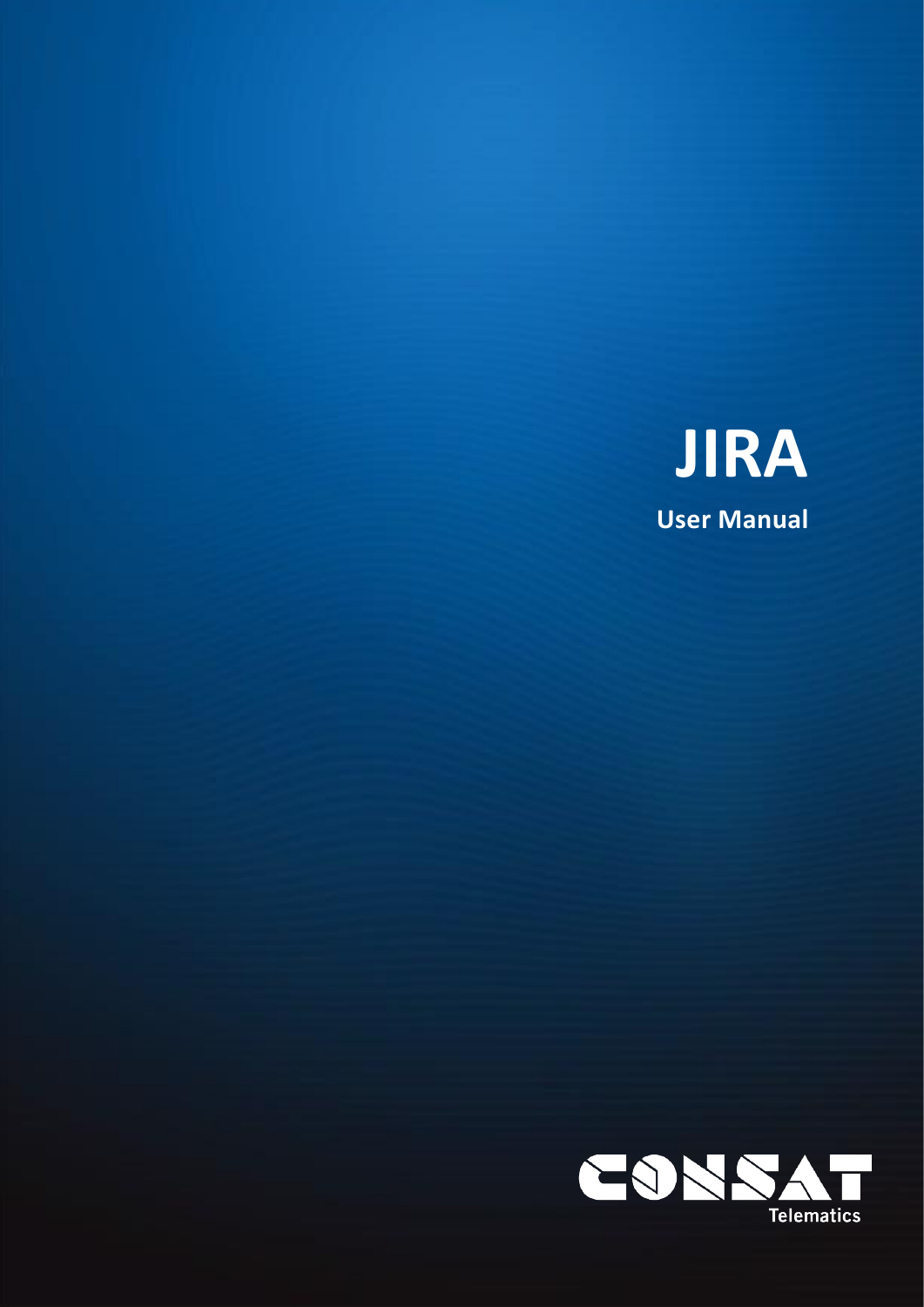

© COPYRIGHT CONSAT 2016

All rights reserved.

The content of this document may be subject to revision without notice. Consat has no liability for typing errors in this document.

No part of this document may be copied, distributed, transmitted, transcribed, stored in a retrieval system, or translated into any human or computer language without the prior written permission of Consat.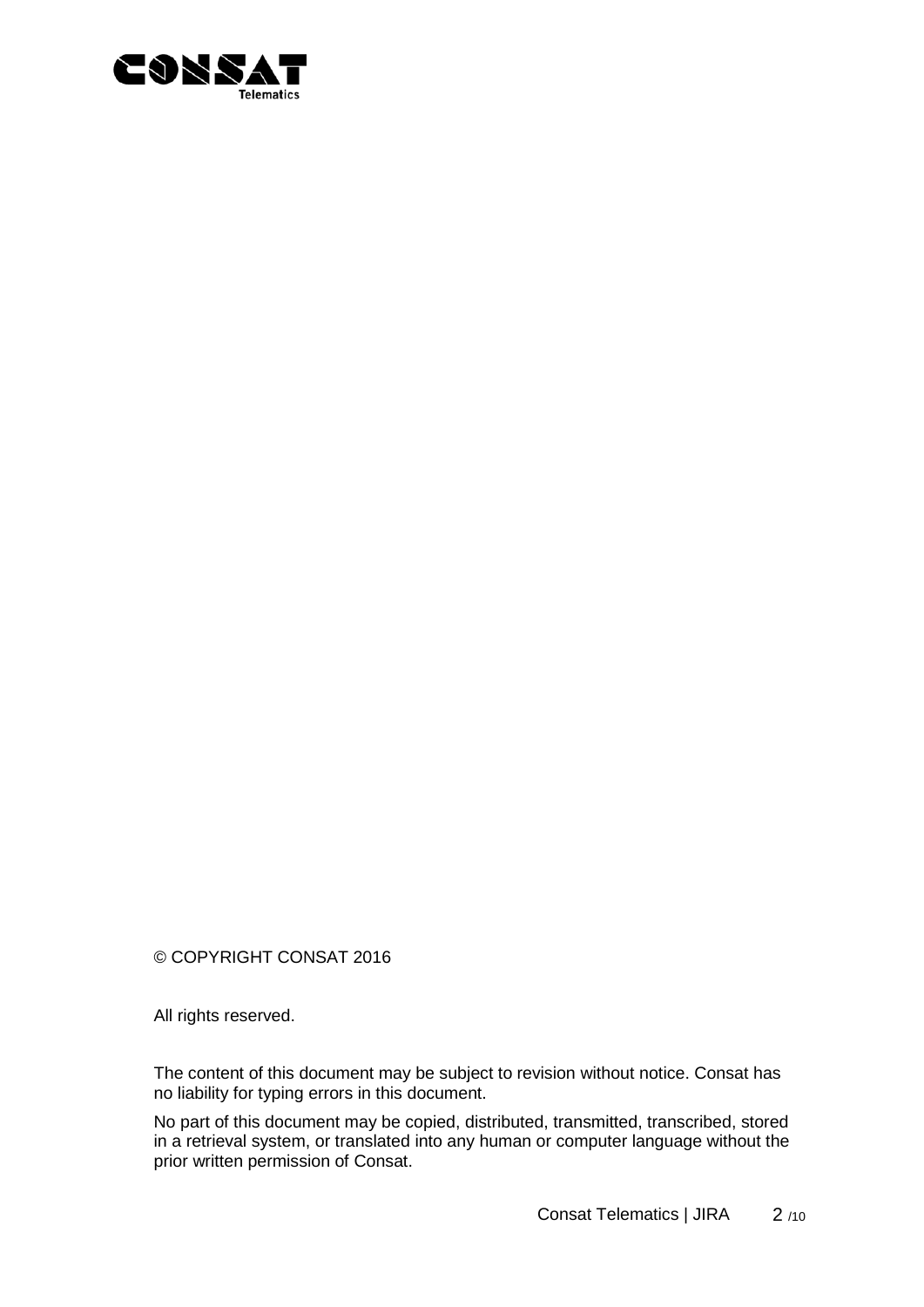

# **Table of Contents**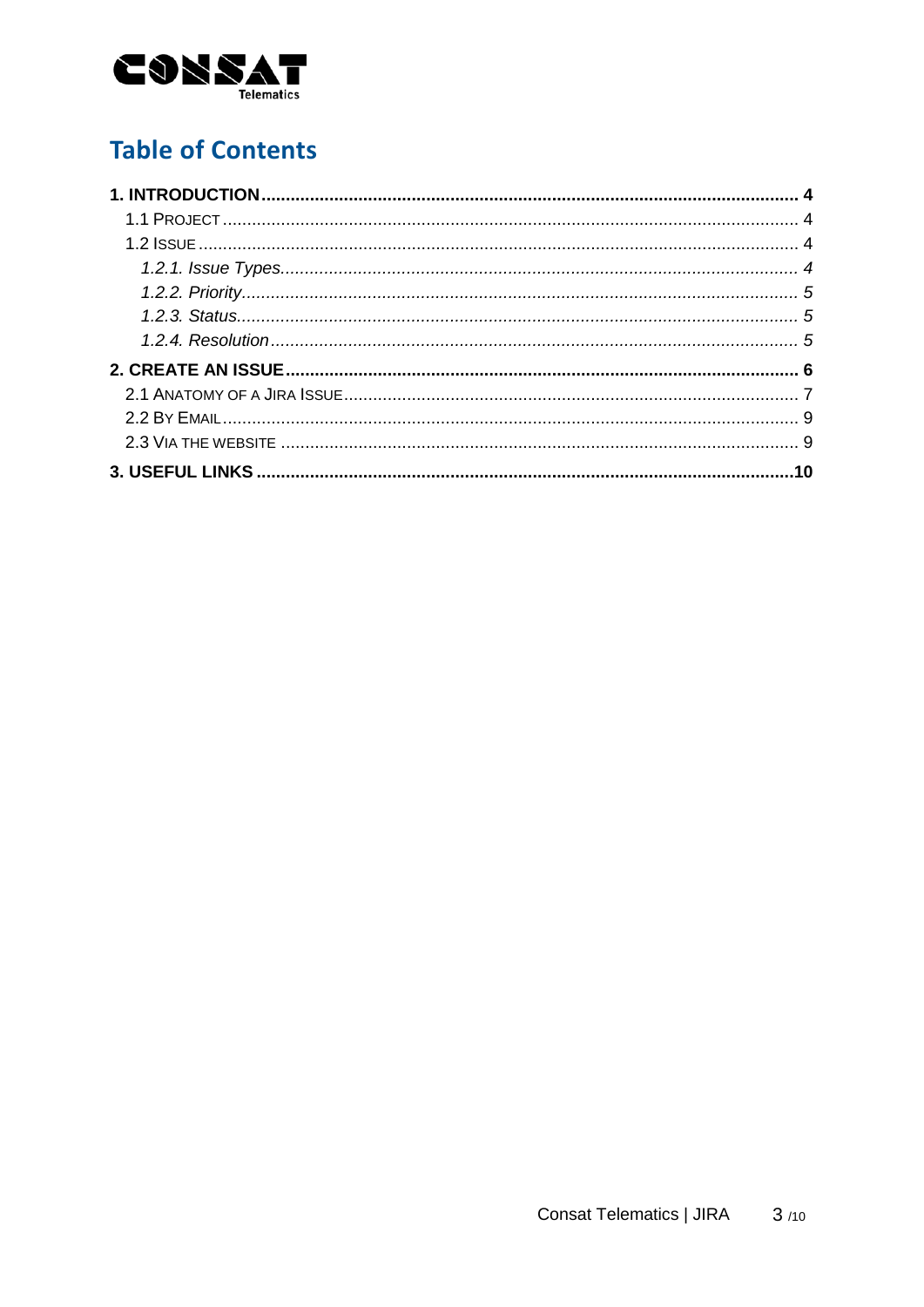

## <span id="page-3-0"></span>**1. Introduction**

JIRA is produced by the company Atlassian and used by thousands of companies for issue tracking and project management.

Consat uses JIRA mainly as a ticketing system. Tickets, or issues, can easily be tracked by the users during their development/resolution. These tickets contain information about support interventions made by Consat's employees, including notes, discussions between the different parts and even attachments. Each ticket is unique, with its own reference number and direct link, to allow them to be easily and quickly found, even after being resolved and closed.

The name originates from the Japanese word Gojira, which is the name for the fictional monster known in the Western world as Godzilla.

## <span id="page-3-1"></span>1.1 Project

A JIRA project is a collection of issues and will have its own name. Access to the projects are limited to the relevant users. E.g. VTTIC is the project for Västtrafik, KING is for Kingston while CA is for Consat's internal tickets. Users from Kingston are unable to see Västtrafik's tickets, while Consat employees have access to all projects to offer support on the issues.

## <span id="page-3-2"></span>1.2 Issue

### <span id="page-3-3"></span>1.2.1. Issue Types

JIRA can be used to track various types of issues.

- **Bug**: A problem which impairs or prevents the functions.
- **Change Request**: Change request affecting project scope.
- **B** Debt: Debt to the system, internal improvements, needed refactoring (not new features or improved features).
- **Epic**: Created by JIRA Agile do not edit or delete. Issue type for a big user story that needs to be broken down.
- **Improvement**: An improvement or enhancement to an existing feature or task.
- **Incident**
- **New feature**: A new feature of the product, which has yet to be developed.
- **§ Order:** Hardware order.
- **Problem**
- **E** Task: A task that needs to be done.
- $\Box$  **Test Task**: A task to mark a test effort was done in a release cycle, but with no real development issue to connect it to.
- **I** Unplanned User Story: Created by JIRA Agile do not edit or delete. Issue type for a user story.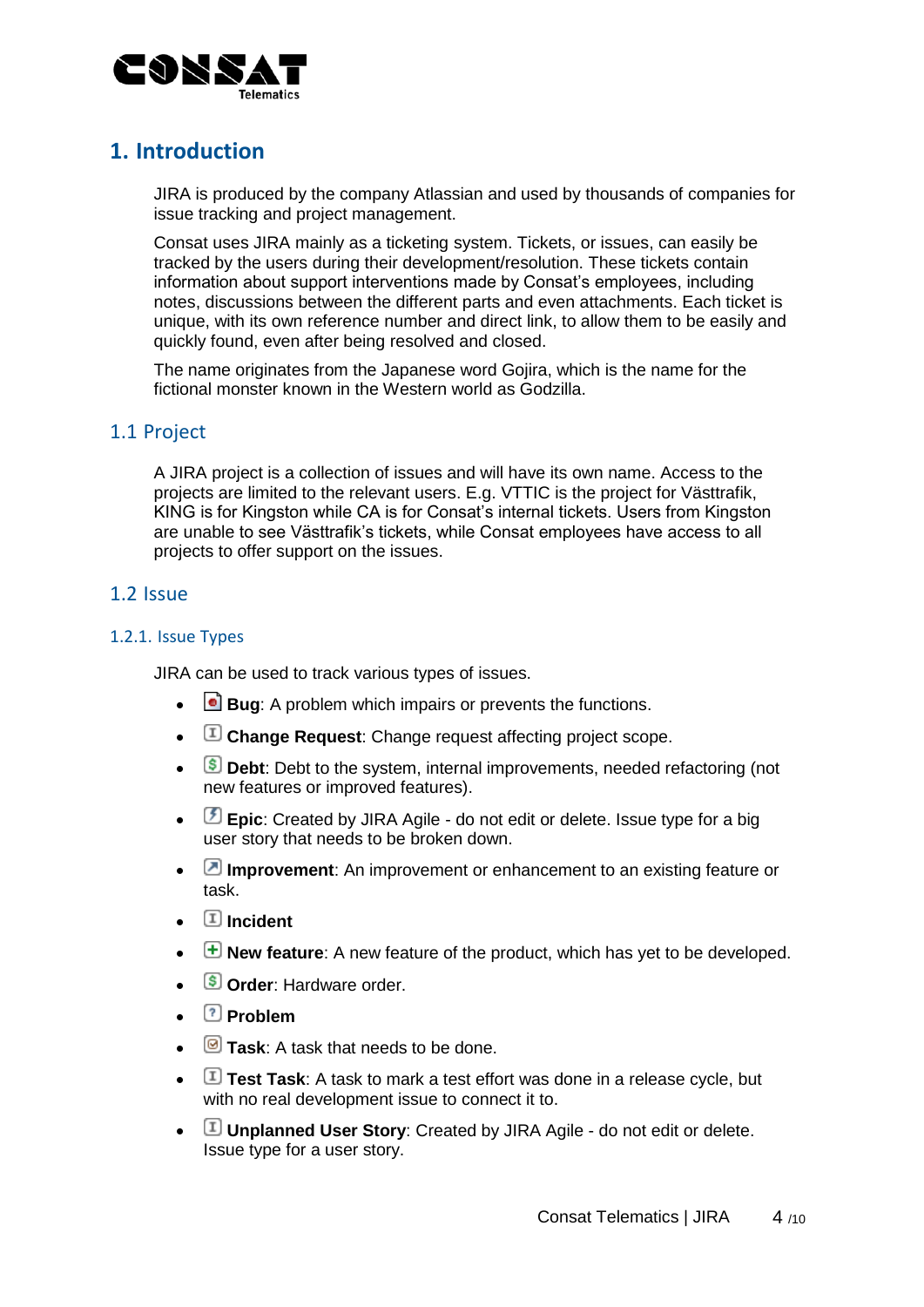

• *H* User story: An XP user story.

#### <span id="page-4-0"></span>1.2.2. Priority

An issue has a priority level which indicates its importance. The currently defined priorities are listed below.

- **P0**: Not prioritized, trivial Cosmetic problem like misspelled words or misaligned text/button.
- **P1**: Blocker System unusable, this problem will block progress.
- **P2**: Critical No workarounds, this issue is cause a problem and requires urgent attention
- **P3**: Major Major loss of function, this issue has a significant impact
- **P4**: Normal Regular issue, some loss of functionality under specific circumstances
- **P5**: Minor Minor loss of function, or other problem where easy workaround is present
- A
- B
- C
- D
- **Sprint**

#### <span id="page-4-1"></span>1.2.3. Status

Each status has a status, which indicates its stage. The standard progression is Open  $\rightarrow$  In Progress  $\rightarrow$  Resolved  $\rightarrow$  Closed. However, there are additional status for exceptions.

- **Open** The issue is open and ready for the assigned to start working on it.
- **In Progress** This issue is being actively worked on.
- **Resolved** A resolution has been taken, and it is awaiting verification by the reporter. From this stage, the issue can be reopened or closed.
- **Closed**  The issue is considered finished as the resolution is correct.

Additional types of status.

- **Reopened** This issue was once resolved, but the resolution has been deemed incorrect by the reporter.
- **On hold** The issue is on hold, waiting for input.
- **Escalated** The issue has been sent from support to developers.

#### <span id="page-4-2"></span>1.2.4. Resolution

While an issue can be resolved in many ways, only one of them is "fixed".

• **Fixed** – A fix for this issue has been implemented.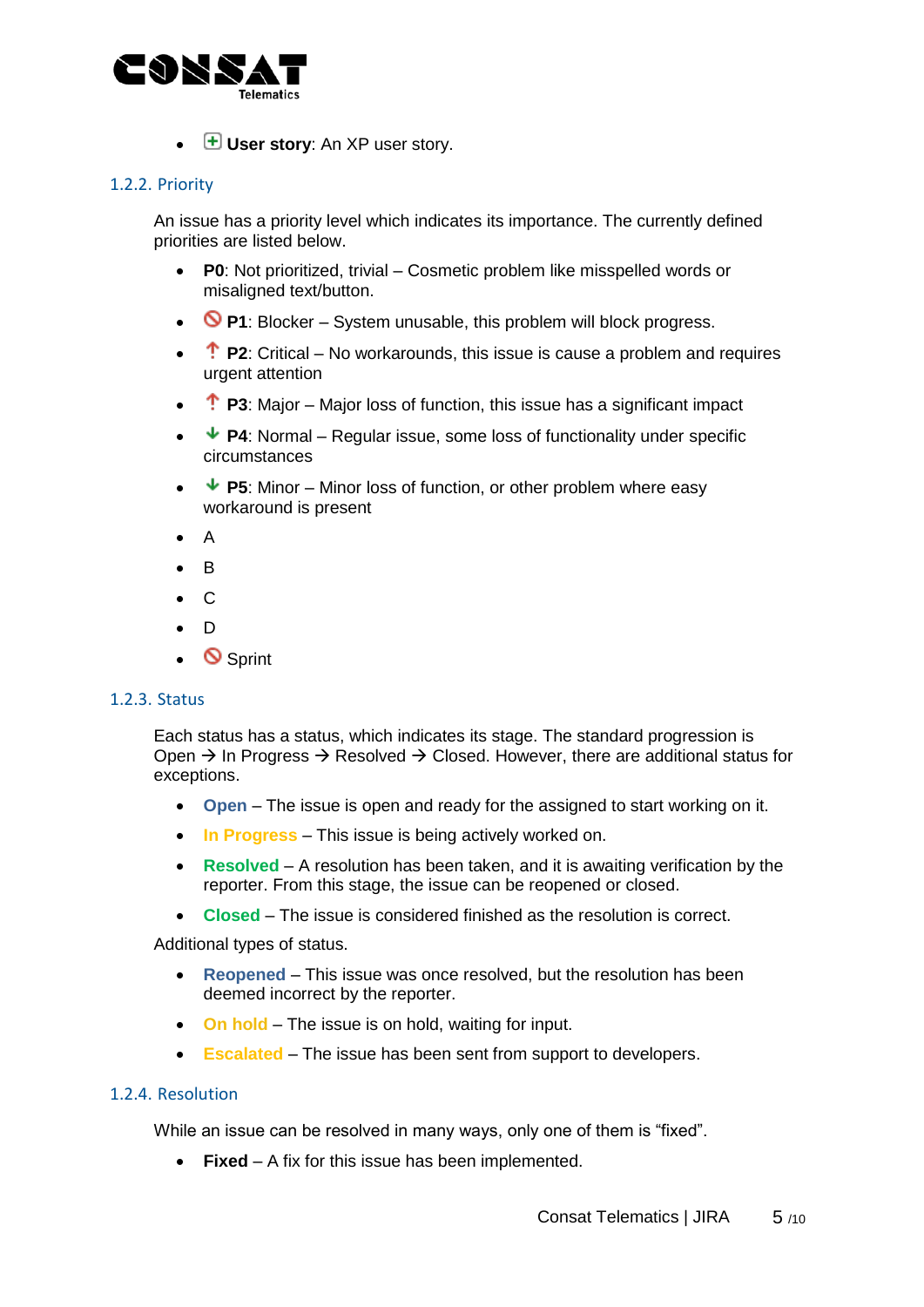

- **Won't fix** The issue will not be fixed, e.g. it may no longer be relevant.
- **Duplicate** The problem is a duplicate of an existing issue. Note that you should link the other issue.
- **Incomplete** There is not enough information to work on this issue.
- **Cannot reproduce** All attempts at reproducing this issue failed, or not enough information was available to reproduce the issue. Reading the code produces no clues as to why this behaviour would occur. If more information is added later, then this issue will be reopened.
- **Not a fault** The reported problem was not a problem.

## <span id="page-5-0"></span>**2. Create an Issue**

There are currently two ways of creating an issue: send an email to the address linked to a project or use the website.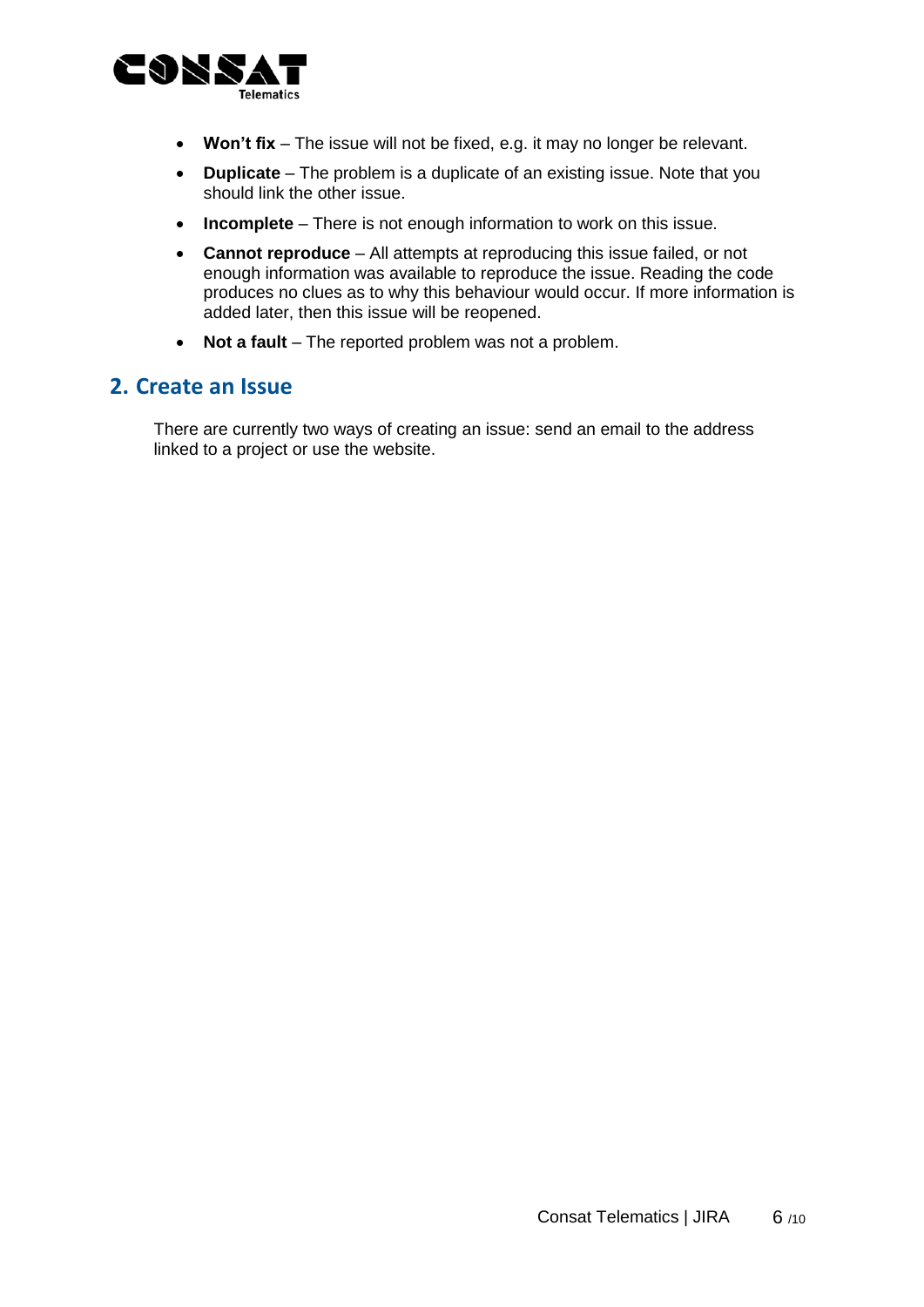

## <span id="page-6-0"></span>2.1 Anatomy of a Jira Issue

| <b>Create Issue</b>                 |                                                                                                                                                                                                                                                     | ∜ Configure Fields ▼     |
|-------------------------------------|-----------------------------------------------------------------------------------------------------------------------------------------------------------------------------------------------------------------------------------------------------|--------------------------|
| Project <sup>*</sup><br>Issue Type* | 4 CA<br>$\bigcirc$ Bug<br>$\overline{\phantom{a}}$<br>➁                                                                                                                                                                                             | ٨                        |
|                                     |                                                                                                                                                                                                                                                     |                          |
| <b>Field Tab</b>                    | <b>Test Information</b>                                                                                                                                                                                                                             |                          |
| Summary <sup>*</sup>                |                                                                                                                                                                                                                                                     |                          |
| Priority                            | $\circledcirc$<br>$\overline{\phantom{a}}$<br>P <sub>0</sub>                                                                                                                                                                                        |                          |
| Component/s                         | Start typing to get a list of possible matches or press down to select.                                                                                                                                                                             | $\overline{\phantom{a}}$ |
| <b>Affects Version/s</b>            |                                                                                                                                                                                                                                                     |                          |
|                                     | Start typing to get a list of possible matches or press down to select.                                                                                                                                                                             |                          |
| <b>Fix Version/s</b>                |                                                                                                                                                                                                                                                     | $\overline{\phantom{a}}$ |
|                                     | Start typing to get a list of possible matches or press down to select.                                                                                                                                                                             |                          |
| Assignee <sup>*</sup>               | <b>Automatic</b>                                                                                                                                                                                                                                    |                          |
|                                     | Assign to me                                                                                                                                                                                                                                        |                          |
| Environment                         |                                                                                                                                                                                                                                                     |                          |
|                                     | For example operating system, software platform and/or hardware specifications (include as appropriate for the<br>issue).                                                                                                                           |                          |
| Description                         |                                                                                                                                                                                                                                                     |                          |
| <b>Original Estimate</b>            | (eg. 3w 4d 12h) ?<br>An estimate of how much work remains until this issue will be resolved.<br>The format of this is '*w *d *h *m ' (representing weeks, days, hours and minutes - where * can be any number)<br>Examples: 4d, 5h 30m, 60m and 3w. |                          |
| Attachment <sup>7</sup>             | Browse<br>No file selected.                                                                                                                                                                                                                         |                          |
|                                     | The maximum file upload size is 10,00 MB.                                                                                                                                                                                                           |                          |
| <b>Detected At</b>                  | None                                                                                                                                                                                                                                                |                          |
|                                     | The phase at which the issue was detected, e.g. FAT, SAT, Integration test, etc                                                                                                                                                                     |                          |
| <b>Cost Carrier</b>                 | Konto för tidsskrivning av det utförda jobbet (= det som skall stå på tidrapporten)                                                                                                                                                                 |                          |
| Labels                              |                                                                                                                                                                                                                                                     | $\overline{\phantom{a}}$ |
|                                     | Begin typing to find and create labels or press down to select a suggested label.                                                                                                                                                                   |                          |
| Argus case                          |                                                                                                                                                                                                                                                     |                          |
|                                     | $\Box$ Create another                                                                                                                                                                                                                               | Create<br>Cancel         |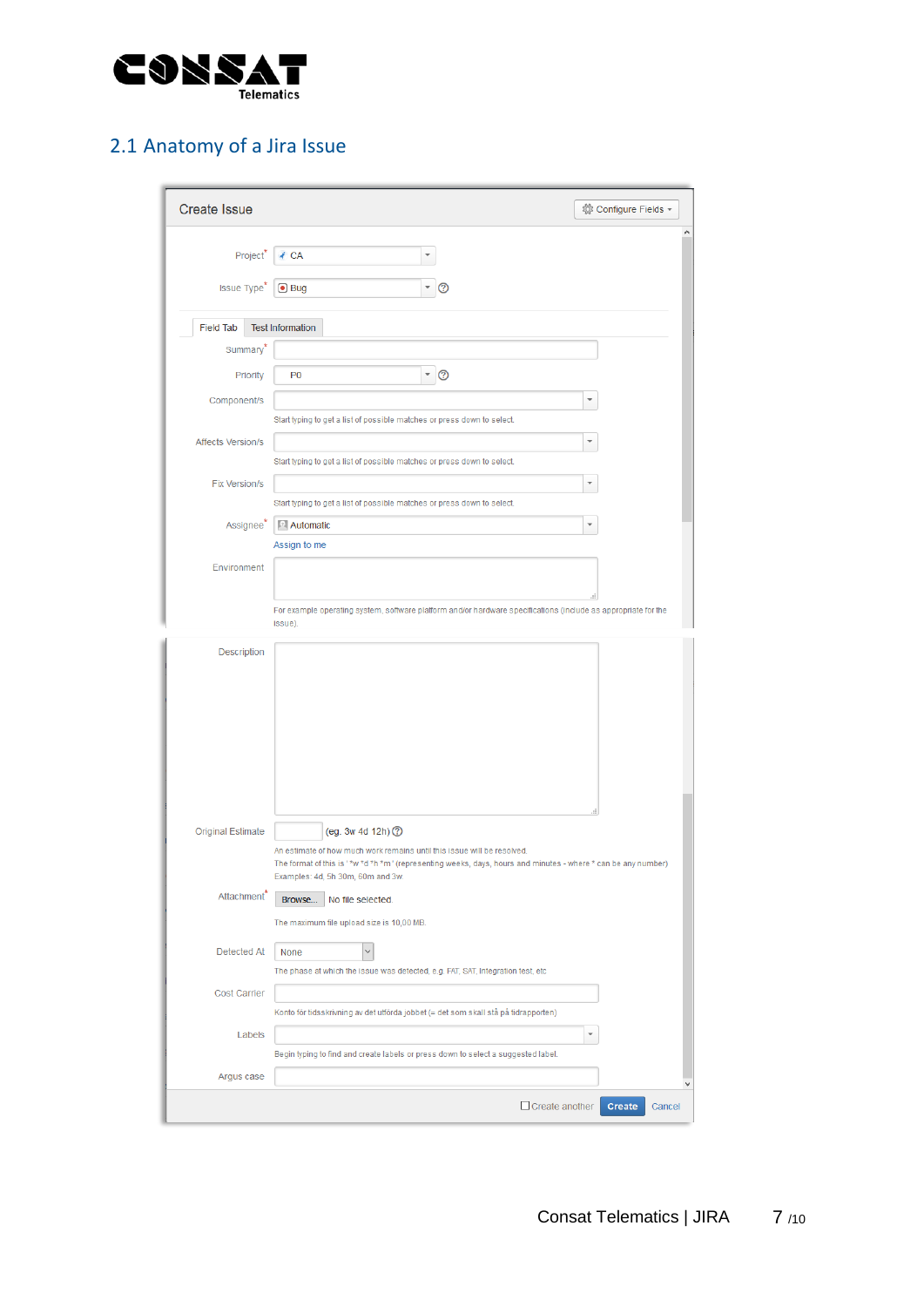

A JIRA issue contains many fields, some of them mandatory while others are there to offer additional information for resolving the problem. Fields marked with a red star must be filled.

| <b>Field name</b>           | <b>Description</b>                                                                                                        | <b>Example</b>                                                                                                            |  |  |  |
|-----------------------------|---------------------------------------------------------------------------------------------------------------------------|---------------------------------------------------------------------------------------------------------------------------|--|--|--|
| * Project                   | The relevant project                                                                                                      | CA, Wishlist, VTTIC, SKYSS                                                                                                |  |  |  |
| * Issue Type                | The type of issue                                                                                                         | Bug, Improvement                                                                                                          |  |  |  |
| * Summary                   | The title of the issue                                                                                                    | Traffic Studio - Traffic types<br>crashes punctuality report<br>Vehicle 1300 - Speed info<br>not picked up                |  |  |  |
| Priority                    | Level of priority                                                                                                         | P0, P1, etc.                                                                                                              |  |  |  |
| Component/s                 | Which components are affected by<br>Alarm, Click Once, Traffic<br>Information<br>the issue                                |                                                                                                                           |  |  |  |
| <b>Affects</b><br>Version/s | Which version is affected by the<br>issue, usually the version where it<br>was discovered                                 | I4M 20161006 140406<br>16.10.19.13                                                                                        |  |  |  |
| Fix Version/s               | Which version has the resolution<br>(field used by Consat)                                                                | I4M 20160112 130304<br>15.17.16.0                                                                                         |  |  |  |
| * Assignee                  | The one responsible for the issue.<br>Leave it to Automatic unless advised<br>otherwise.                                  | Automatic                                                                                                                 |  |  |  |
| Environment                 | The environment in which it was<br>discovered. Operating system,<br>software platform, browser type<br>specific hardware. | Windows 7, Linux, AIC 3,<br>Chrome, Safari                                                                                |  |  |  |
| Description                 | The description of the issue. Be<br>specific and include the steps taken<br>to create the problem, if they are<br>known.  | "Punctuality report won't<br>generate if I select Low-<br>Rush Traffic types. The<br>loading button just keeps<br>going." |  |  |  |
| Original<br>estimate        | Internal use by Consat.                                                                                                   |                                                                                                                           |  |  |  |
| Attachment                  | Log, screenshot, file which can help<br>to identify the issue and/or recreate<br>it.                                      | Vehicle computer log,<br>screenshot of search criteria<br>for a malfunctioning report.                                    |  |  |  |
| Detected At                 | The phase where the issue was<br>detected.                                                                                | FAT, SAT, Integration test                                                                                                |  |  |  |
| <b>Cost Carrier</b>         | Internal use by Consat.                                                                                                   |                                                                                                                           |  |  |  |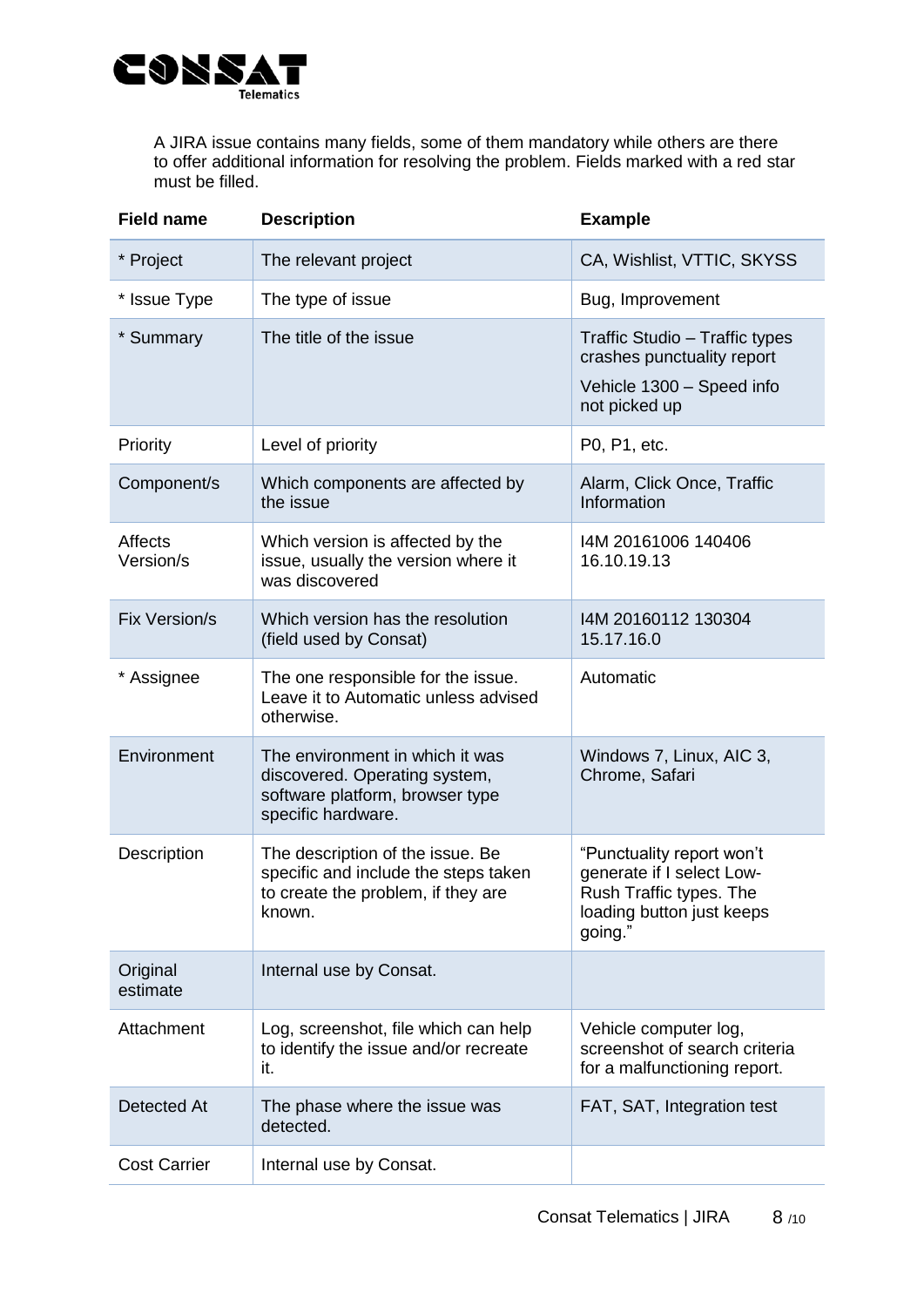

| Labels     | Labels to help with search function. | Traffic Studio, APC, Flash,<br>Displays, Stop Point |
|------------|--------------------------------------|-----------------------------------------------------|
| Argus case | Internal use by Consat.              |                                                     |

Once an issue is created, it is given its own unique link, which can easily be shared and referred to.

## <span id="page-8-0"></span>2.2 By Email

Creating an issue via email is the simplest way. However, it limits which options you can control, such as priority level and issue type. Note that these fields are set to the standard values defined for the project.

If you do not have the email address assigned to your project, ask your project manager at Consat.

- 1. The **subject** of the email will be used as the "**Summary**" of the JIRA issue.
- 2. The **content** of the email will be the "**Description**" of the JIRA issue.

These are the two fields you can fill via emails. The rest will be automatically generated or fulfilled later by our support staff when investigating the issue.

### <span id="page-8-1"></span>2.3 Via the website

1. Click on the **Create** button at the top of the browser. A new view will open on top of the browser with the fields described above.

| CONSAT Gis4mobility Dashboards Projects Issues Agile eazyBI |   |                                                  |  |  | Create |  |
|-------------------------------------------------------------|---|--------------------------------------------------|--|--|--------|--|
| <b>FILTERS</b>                                              | « | All Customer Tickets   Save as   Details $\star$ |  |  |        |  |
| New filter                                                  |   |                                                  |  |  |        |  |

- 2. Proceed from top to bottom, as to not forget any important field.
	- a. Select a **Project**. You might have only one choice depending on your user rights.
	- b. Select an **Issue Type**. They are described in *Chapter 1.2.1* as well as via the help button on the website next to its field.
	- c. Type in a **Summary**, which is used as the title. Be precise, but also concise. A good habit is to state which part of the system is affected, then a quick description of the issue. E.g. Driver Interface – Tunnel mode crashes after 11.59pm.
	- d. Select a **Priority Level** from P0 to P5. These are described in *Chapter 1.2.2* as well as via the help button on the website next to its field.
	- e. Start typing the name of the **affected component**. The field is autocomplete and should help you find it. If not in the list, leave it blank and mention it in the Description.